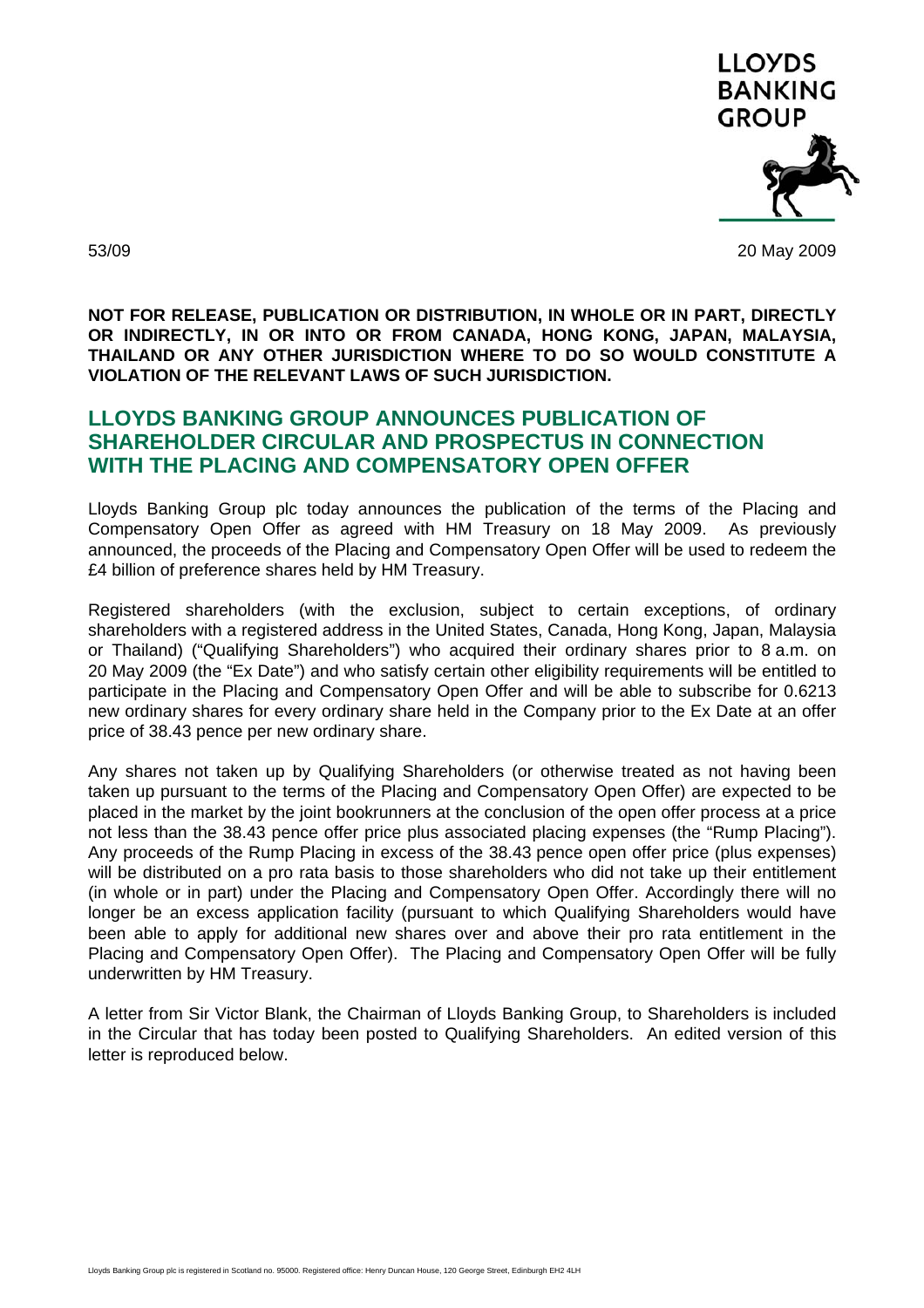For further information:

# **Investor Relations**

| <b>Michael Oliver</b><br>Director of Investor Relations<br>Email: michael.oliver@ltsb-finance.co.uk                             | +44 (0) 20 7356 2167 |
|---------------------------------------------------------------------------------------------------------------------------------|----------------------|
| Douglas Radcliffe<br>Senior Manager, Investor Relations<br>Email: douglas.radcliffe@ltsb-finance.co.uk                          | +44 (0) 20 7356 1571 |
| <b>Media Relations</b><br>Shane O'Riordain<br><b>Group Communications Director</b><br>Email: shane.o'riordain@lloydsbanking.com | +44 (0) 20 7356 1849 |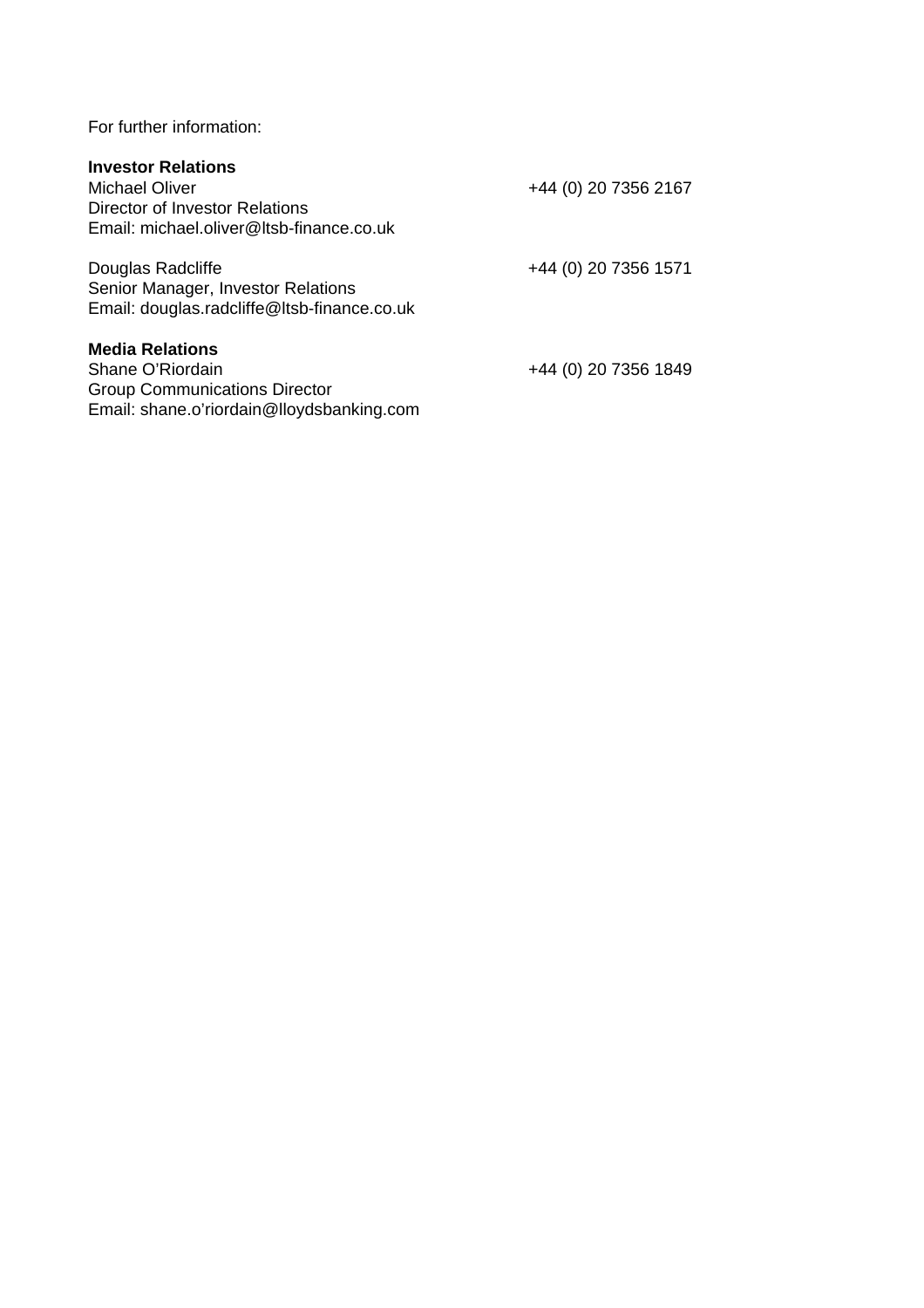#### **LETTER FROM SIR VICTOR BLANK, CHAIRMAN OF LLOYDS BANKING GROUP PLC**

**Registered Office:**  Henry Duncan House 120 George Street Edinburgh EH2 4LH

#### **Directors:**

Sir Victor Blank *(Chairman)*  Lord Leitch *(Deputy Chairman)*  J Eric Daniels Archie G Kane G Truett Tate Tim J W Tookey Helen A Weir CBE Wolfgang C G Berndt Ewan Brown CBE FRSE Philip N Green Sir Julian Horn-Smith Sir David Manning GCMG CVO Carolyn J McCall OBE T Timothy Ryan Martin A Scicluna Anthony Watson CBE

20 May 2009

Dear Shareholder,

#### **PROPOSED CAPITAL RAISING BY WAY OF A PLACING AND COMPENSATORY OPEN OFFER OF 10,408,535,000 OPEN OFFER SHARES AT 38.43 PENCE PER OPEN OFFER SHARE TO FUND THE REDEMPTION OF THE HMT PREFERENCE SHARES**

#### **1. Introduction**

On 7 March 2009, Lloyds Banking Group announced its intention to participate in the Government Asset Protection Scheme in order both to reduce substantially its risk weighted assets and strengthen significantly the Group's core tier 1 capital position. It was also announced that, on the implementation of the Government Asset Protection Scheme, Lloyds Banking Group would redeem the £4 billion of HMT Preference Shares issued to HM Treasury in January 2009, with such redemption to be funded by an issue of new Lloyds Banking Group Ordinary Shares by way of a pre-emptive open offer underwritten by HM Treasury.

As previously announced, the Group's participation in the Government Asset Protection Scheme remains subject to, among other things, further due diligence by HM Treasury and agreement with regard to the detailed operation of the scheme. Accordingly, discussions and negotiations with HM Treasury to finalise these matters are continuing and are expected to be concluded over the next few months. Therefore, as announced on 18 May 2009, the Group has reached agreement with HM Treasury and UK Financial Investments (through which HM Treasury manages its shareholding in certain financial institutions in the UK) to proceed with the redemption of the HMT Preference Shares separately from, and in advance of, the Group's proposed participation in the Government Asset Protection Scheme.

The Board has also agreed with HM Treasury to adapt the structure of the originally envisaged pre-emptive open offer. The Open Offer Shares not taken up by Registered Shareholders are expected to be placed in the market on their behalf. Any proceeds of such placing in excess of 38.43 pence per share (plus associated expenses) will be remitted on a pro rata basis to those Registered Shareholders. This revised structure also removes the excess application facility which was originally contemplated as part of the preemptive open offer. The Board believes that proceeding with the Placing and Compensatory Open Offer and the HMT Preference Share Redemption carries a number of advantages for the Company and its Ordinary Shareholders which are described below.

Ordinary Shareholders are being provided with a notice of a General Meeting of the Company to be held to consider, and if thought fit, pass, the Resolutions required to implement both the Placing and Compensatory Open Offer and the HMT Preference Share Redemption, including to approve such transactions as related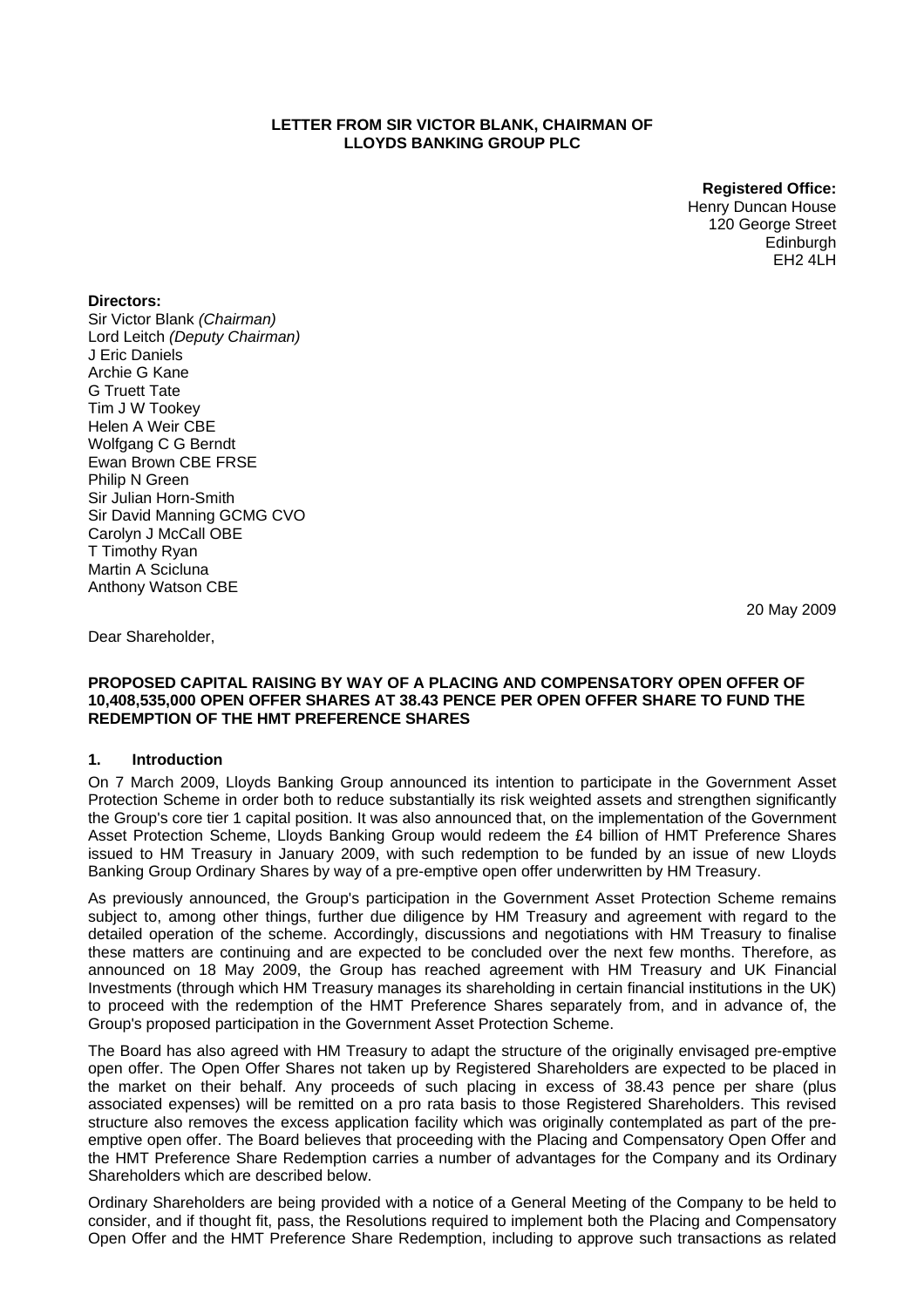party transactions pursuant to the Listing Rules. It also explains (i) the background to and reasons for the Transaction, and (ii) why the Directors consider the Resolutions to be in the best interests of the Company and Ordinary Shareholders as a whole and recommend that you vote in favour of the Resolutions to be proposed at the General Meeting.

Shareholders are not being requested, at this time, to approve the Group's entry into the Government Asset Protection Scheme. Although the Group is proceeding with the Placing and Compensatory Open Offer and the HMT Preference Share Redemption separately from, and in advance of its intended participation in, the Government Asset Protection Scheme, the Group's intention remains to participate in the Government Asset Protection Scheme. Further information in relation to the Group's proposed participation in the Government Asset Protection Scheme is set out in section 7 of this letter. The Group's participation remains subject to, amongst other things, further due diligence by HM Treasury and agreement as to the detailed terms on which the Group will participate. As previously announced, the Group's participation in the Government Asset Protection Scheme will also be subject to obtaining regulatory clearances and state aid clearance from the European Commission for the scheme. As described in section 7 below, it is currently uncertain whether such state aid clearance will be obtained and, if it is obtained, it may require the Group to undertake a restructuring which may be materially adverse to the interests of the Group. Discussions and negotiations with HM Treasury to finalise these matters are continuing and the Board expects these to be concluded over the next few months. Entry into the Government Asset Protection Scheme by the Group is also subject to approval by the Board and shareholder approval. Once the terms of, and associated documentation relating to, the Group's participation in the Government Asset Protection Scheme have been finalised, shareholders will each receive a circular setting out details of the terms of the scheme, together with information in relation to any shareholder resolutions which will be required to be passed at a general meeting (on certain of which it is expected that HM Treasury will not be permitted to vote) in order to approve the Group's entry into the scheme.

As shareholders may also be aware, on 17 May 2009, I notified the Board that I am planning to retire from the Chairmanship of the Group by the annual general meeting of the Company in 2010. I believe it is the right time for the Group to appoint a new Chairman. I will continue working until my successor is appointed to ensure the successful integration of the two banks.

# **2. Background to and reasons for the Placing and Compensatory Open Offer**

Since the capital raising undertaken by the Company in conjunction with the acquisition of HBOS in January 2009, there has been significant further dislocation in financial markets and continued uncertainty around credit conditions. The UK economy remains in recession and economic conditions have deteriorated markedly.

The impact of deteriorating market and economic conditions in 2008, particularly towards the end of the fourth quarter, resulted in the portfolios of both the Lloyds TSB Group and HBOS Group incurring significant credit impairment losses and credit market write-downs during the year, details of which are provided on pages 10 to 17 of the Lloyds Banking Group 2008 annual report and pages 2 to 33 of the HBOS 2008 annual report, respectively. The HBOS loan portfolio incurred relatively larger losses, reflecting its greater risk profile and the fact that its exposures are more susceptible to an economic downturn.

The prospects for financial markets remain uncertain and, as noted in our most recent annual results announcement on 27 February 2009, against the backdrop of recession and the ongoing financial crisis, 2009 is expected to be another challenging year. As shareholders will note from the Group's Interim Management Statement, a summary of which is set out in section 6 below, the Group has experienced a significant rise in impairment levels in its lending portfolio during the first quarter of 2009 and the Board expects the Group to report a loss for 2009. In particular, the Group's Interim Management Statement highlighted an expected increase of over 50 per cent. in the level of corporate impairments for the Group in 2009 (as compared to 2008), with corporate defaults in the Group's commercial real estate portfolios in the UK and Ireland (particularly the legacy HBOS portfolios) expected to contribute significantly to this figure.

The Group continually strives to manage its balance sheet efficiently and to ensure it remains in a position of strength. The level of capital within the business is an important metric in assessing such strength and over recent months the Board has taken various steps to increase the Group's capital ratios, in particular the core tier 1 capital ratio. In this regard, since the acquisition of HBOS, the Group has completed two liability management exercises to generate a significant amount of core tier 1 capital by redeeming certain upper tier 2 securities at a discount to their carrying value. A substantial number of note holders have accepted the various offers made pursuant to these transactions and, as a result, the Group expects a pre-tax profit from these transactions of approximately £1 billion.

The Group is now seeking to raise approximately £4 billion pursuant to the Placing and Compensatory Open Offer in order to redeem all outstanding HMT Preference Shares. As announced on 7 March 2009, the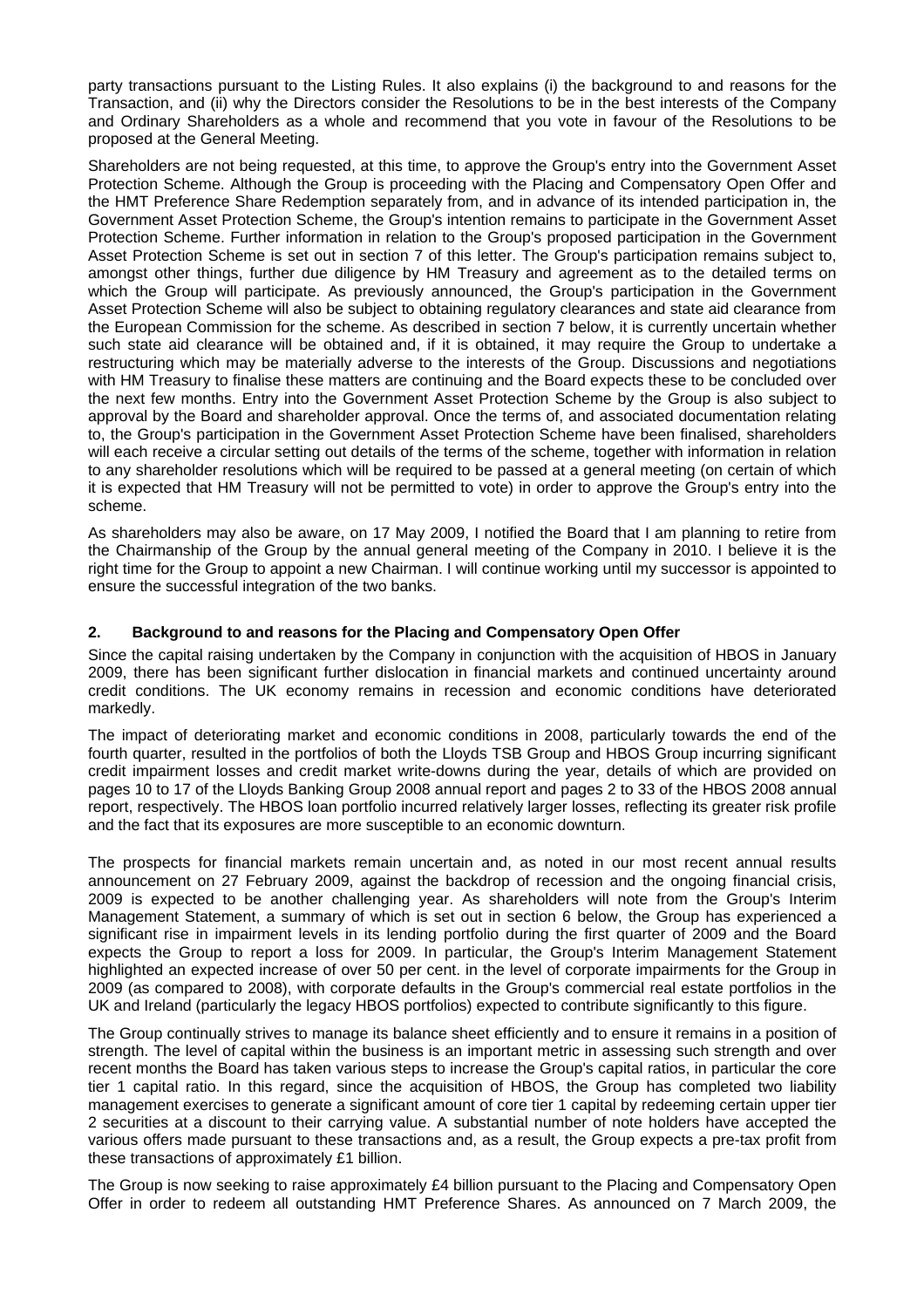redemption of the HMT Preference Shares pursuant to the Placing and Compensatory Open Offer will increase the Group's core tier 1 capital ratio which, particularly in the current financial and market environment, is a key measure of the Group's financial stability and strength for market regulators, investors and funding providers alike. The Board believes that it is important to continue to improve the quality of the Group's capital base given the continuing deterioration of the wider economy and the increasing pressure this places on banks' capital. On a pro forma basis as at 31 December 2008, the Placing and Compensatory Open Offer and the HMT Preference Share Redemption will materially improve the strength of the Group's capital position by increasing the Group's pro forma core tier 1 ratio by approximately 80 basis points to around 6.7 per cent. This increase in core tier 1 capital is expected to benefit the Group's customers, counterparties and investors.

Aside from the benefits to the Group's capital base, the HMT Preference Share Redemption will also permit the Company to resume the declaration and payment of dividends on its Ordinary Shares, which it is precluded from doing whilst any HMT Preference Shares remain in issue. The Board recognises the importance of dividends to Ordinary Shareholders, and welcomes the opportunity to remove this prohibition on payment of dividends. As previously announced, whilst it is not the Board's intention to pay a dividend on the Company's Ordinary Shares in 2009, it does intend to resume dividend payments on its Ordinary Shares as soon as market conditions and the financial position of the Group permit.

Furthermore, as announced on 7 March 2009, the redemption of the HMT Preference Shares will also remove the annual cost of the dividends payable on the HMT Preference Shares of £480 million and will thereby improve the Group's profitability, cashflow, liquidity and organic capital generation. The Directors believe that it is advantageous to the Group to do this as soon as possible, particularly since the cost of the dividend payable on the HMT Preference Shares accrues on a daily basis.

#### **3. Summary of the Placing and Compensatory Open Offer terms**

Qualifying Shareholders are being invited to take part in the Placing and Compensatory Open Offer pursuant to which the Company is proposing to issue 10,408,535,000 new Ordinary Shares to raise approximately £4 billion. The proceeds of the Placing and Compensatory Open Offer (being not less than £3,940 million net of commissions of up to £60 million payable to HM Treasury under the Open Offer Agreement) will, together with up to £300 million of the Group's existing cash resources, be used to fund the redemption of the HMT Preference Shares at 101 per cent. of their issue price (in accordance with the terms agreed with HM Treasury) together with accrued dividends thereon. Dividends will continue to accrue on the HMT Preference Shares until redemption. The Company has also agreed to pay all legal and other costs and expenses of HM Treasury, HM Treasury's financial advisers and the joint bookrunners, incurred in connection with the Placing and Compensatory Open Offer. It is expected that these costs and expenses, together with other expenses of the Group relating to the Placing and Compensatory Open Offer (and which are in addition to the commissions of up to £60 million payable to HM Treasury under the Open Offer Agreement), will amount to approximately £30 million.

Qualifying Shareholders will be able to apply to subscribe for Open Offer Shares pro rata to their existing shareholdings on the basis of 0.6213 Open Offer Shares for every Existing Ordinary Share at a fixed price of 38.43 pence per share. This represents an 8.5 per cent. discount to the Closing Price on 6 March 2009, and a 54.6 per cent. discount to the Closing Price on 13 May 2009.

Following the Closing Date, the joint bookrunners will, pursuant to the Rump Placing, use reasonable endeavours to procure placees for all Non-Accepted Shares, at an aggregate price at least equal to the Minimum Rump Placing Amount. Any premium to the Minimum Rump Placing Amount will then (subject to the applicable terms and conditions) be paid by the joint bookrunners to those Qualifying Shareholders who do not (or are deemed not to) take up some or all Open Offer Shares to which they are entitled and to other Registered Shareholders who are not entitled to apply for Open Offer Shares by virtue of their being resident in a Restricted Jurisdiction, on a pro rata basis to the number of Non-Accepted Shares, save that amounts of less than £3.00 (three Pounds) per holding, will not be so paid but will be aggregated and donated to charity (British Heart Foundation). HM Treasury has agreed with the Company that it will take up all of the Open Offer Shares comprised in its Open Offer Entitlement.

Each of the Directors intends to take up his or her Open Offer Entitlement in full.

HM Treasury has agreed, subject to certain conditions, to underwrite the Placing and Compensatory Open Offer in full by subscribing any Residual Shares at the Issue Price. If all Qualifying Shareholders take up their Open Offer Entitlements in full and/or all Non-Accepted Shares are placed with placees pursuant to the Rump Placing, then HM Treasury will continue to hold approximately 43.4 per cent. of the enlarged issued ordinary share capital of the Company. However, if no Qualifying Shareholders take up their Open Offer Entitlements and no Non-Accepted Shares are placed with placees pursuant to the Rump Placing, then, following the subscription by HM Treasury of the Residual Shares pursuant to its underwriting commitment,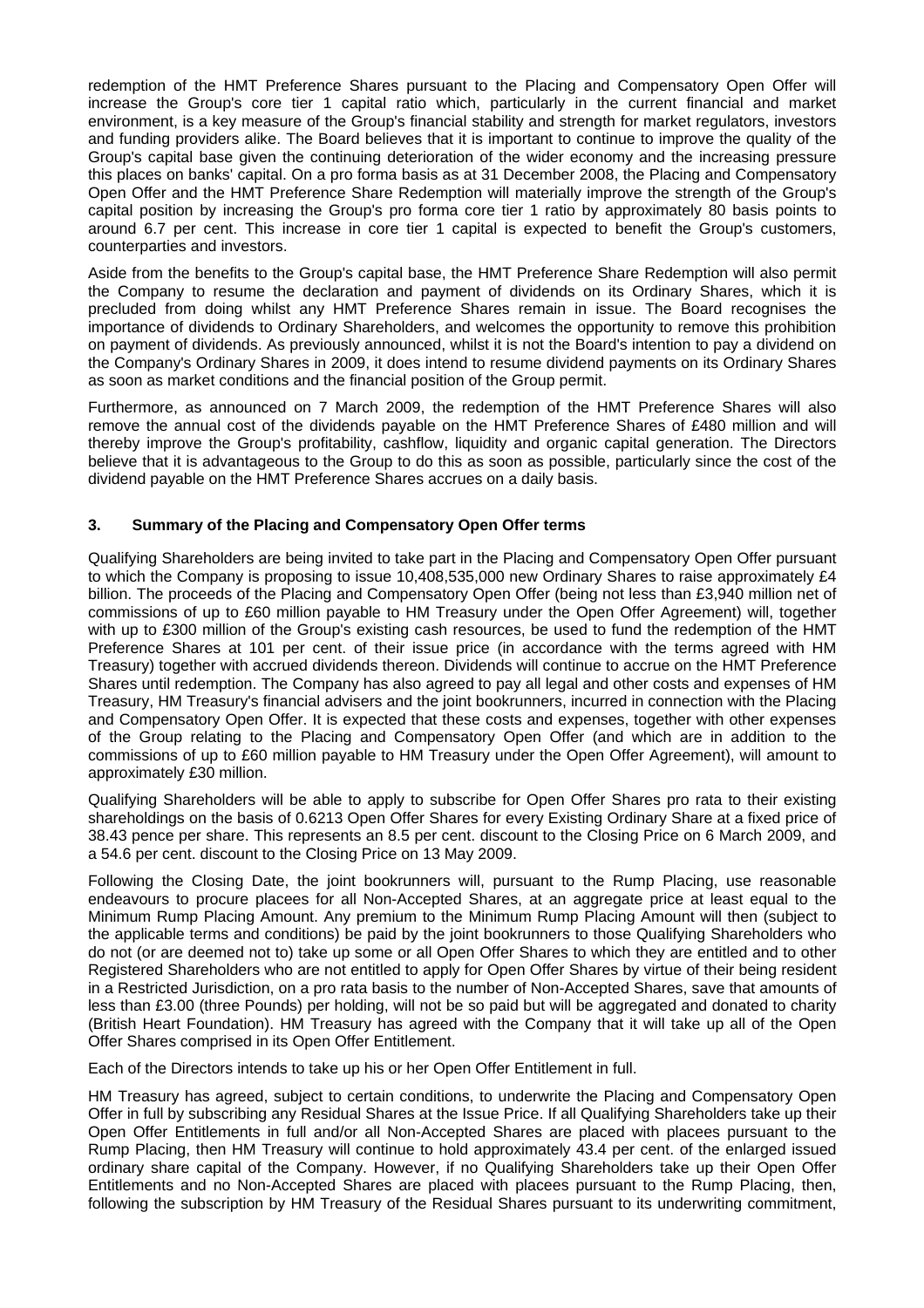HM Treasury will hold 17,685,739,386 Ordinary Shares, representing approximately 65.1 per cent. of the enlarged issued ordinary share capital of the Company.

#### **4. Driving value in Lloyds Banking Group**

The Group's vision is to be recognised as the best financial services organisation in the UK by its customers, employees and shareholders.

The strategy for the Group remains to develop long-term customer relationships and build its customer franchise. All of the Group's businesses are focused on extending the reach and depth of its customer relationships, whilst enhancing product capabilities to build competitive advantage. The more prudent Lloyds TSB `through the cycle' approach to risk is now being applied across the enlarged franchise and will remain important as the Group strives to improve its processing efficiency and use of capital.

The acquisition of HBOS has created the largest retail financial services provider in the UK – one of the world's largest retail financial services markets. The Group is now a well diversified UK financial services group with strong positions in a number of core product areas including current accounts, savings and mortgages. Most importantly, the Group's focus remains on those areas of the market where the Board believes it is possible, applying the Group's risk management policies, to build strong customer relationships and generate sustainable earnings growth.

In addition, in combining the Lloyds TSB Group with HBOS, the opportunity exists to improve further the Group's processing efficiency and create a better business. The Group previously announced that it expects to generate significant synergies which will further enhance the Group's ability to compete effectively in its target markets. Further details on anticipated cost synergies are set out in section 5 of this letter.

The Group has strong capabilities in building relationships with customers through excellent service and the Board believes the Group will be able to build on such relationships to increase sales of the Group's products and generate material revenue improvements as those capabilities are developed across the enlarged franchise.

The Group intends to focus on those businesses within the enlarged franchise that fit the Group's relationship bank model and conform to the Group's risk appetite.

Overall, the Board remains confident that the Group has the right strategy to create value for its shareholders over the medium to long term. The Board is confident that the management team has the skills, experience and determination to deliver the strategy and a successful integration of HBOS and the Lloyds TSB Group over the next few years and to create value for the Group's shareholders.

# **5. Integration of HBOS and synergies update**

Prior to the acquisition of HBOS becoming effective on 16 January 2009, the Group had already appointed its executive management team, developed a strong view on potential cost synergies and begun to formulate a strategy for dealing with the most problematic portfolios within HBOS.

The Group has made significant progress in establishing its new organisational structure and has appointed its top executives who are currently managing the enlarged Group's businesses. The Group has communicated its vision and values across the enlarged franchise and has rolled out its key new risk policies and governance requirements across the Group.

Following completion of the acquisition of HBOS, the Group has confirmed its synergy targets and expects to deliver annualised cost savings in excess of £1.5 billion, or 14 per cent. of the Group's cost base, by the end of 2011. As previously announced, the Group has made significant progress in capturing savings from areas such as procurement, and over £150 million of cost synergy run-rate savings have already been realised in the first quarter of 2009.

Revenue synergies, which could in time prove to be considerable, have also been identified and work is underway to deliver them.

# **6. Current trading, trends and prospects**

The Company issued an Interim Management Statement on 7 May 2009, commenting on trading since 31 December 2008 and the outlook for 2009. Highlights of the Interim Management Statement are set out below:

- The Group has delivered a good revenue performance in the first quarter of 2009 in what remains a difficult period for financial services companies.
- The Group's net interest margin has reduced as a result of lower deposit margins and higher funding costs offsetting higher asset pricing.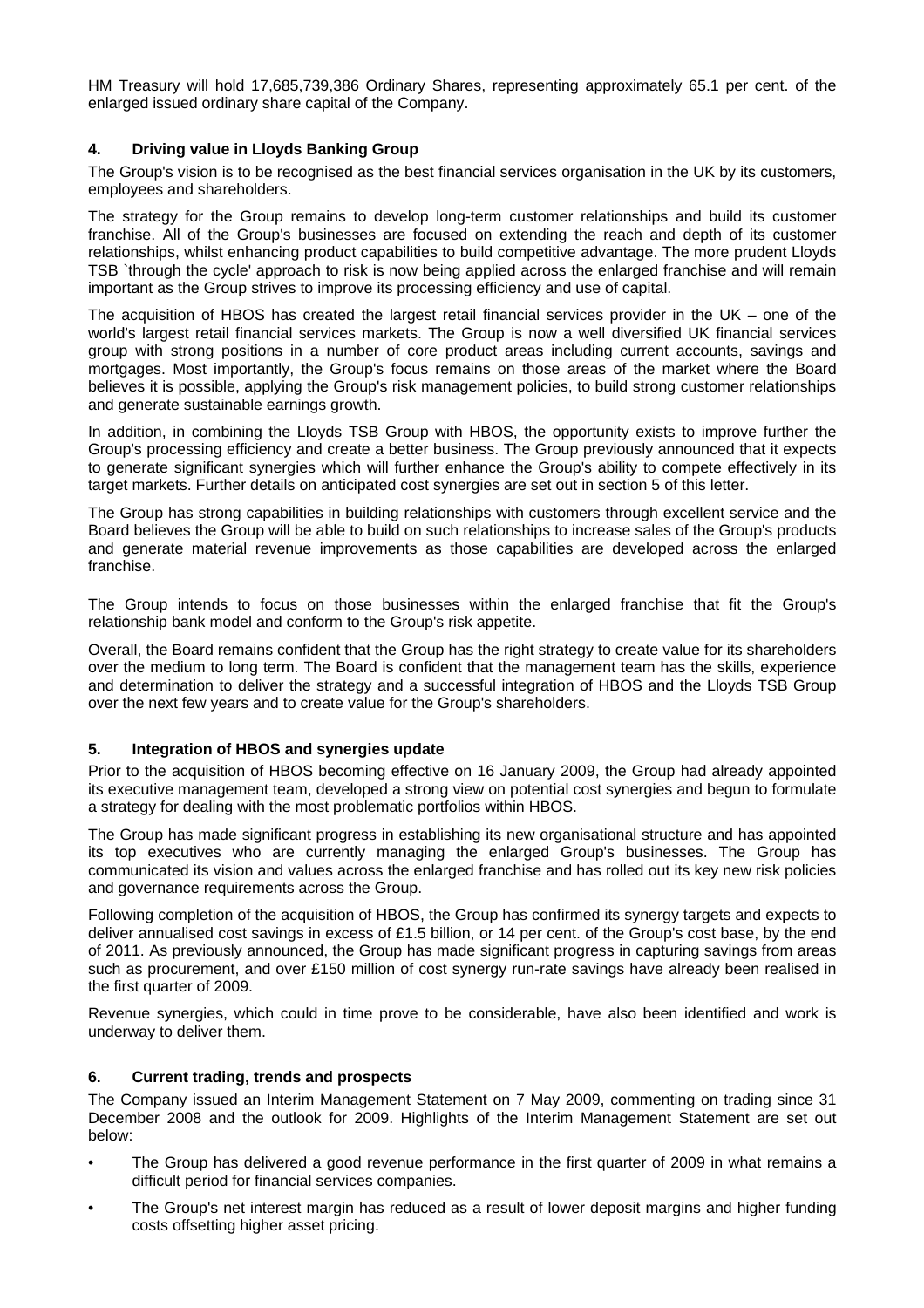- A strong cost performance has continued to be delivered, resulting in the Group's costs in the first quarter of 2009 being marginally lower than in the first quarter of 2008.
- Corporate impairment levels are rising significantly, reflecting the continuing deterioration in the macro-economic environment. The vast majority of these higher corporate impairments relate to assets designated for inclusion in the Government Asset Protection Scheme. Writedowns of investment securities have reduced considerably.
- Excellent progress has been made on the integration of the enlarged Group.
- The Group's intended participation in the Government Asset Protection Scheme will substantially reduce the risk profile of the organisation and significantly strengthen the capital position of the Group.
- As announced in February 2009, the Board continues to expect the Group to report a loss before tax for 2009, excluding the impact of a credit relating to negative goodwill.

#### **7. Update on the UK banking sector, the Government Asset Protection Scheme and State Aid**

As outlined above, since the capital raising undertaken by the Company in conjunction with the acquisition of HBOS in January 2009 there has been a further and significant downward trend in financial markets, with continued uncertainty accompanied by recessionary trends in many economies throughout the world. Governments and central banks around the world have announced a variety of both monetary and fiscal measures to help support the global economy. A key element of such support in the UK has been the recapitalisation of a number of financial institutions, including the Group.

During times of recession, significant pressures are put on banks' capital resources as the level of impairments increases and the amount of operating income generated reduces (including as a result of the adverse impact of lower base rates and higher costs of funding), each reflecting the poorer economic outlook. It is therefore essential that banks are sufficiently well capitalised to absorb such pressures throughout the economic cycle.

Some banks in the UK have worked with the FSA to identify and analyse the potential impact of an extended and severe UK recession on their respective regulatory capital ratios. The objective of each bank undertaking this exercise was to ensure that it would be sufficiently capitalised to maintain its regulatory capital ratios in excess of the prescribed minima at the lowest point in a potentially extreme recessionary cycle.

The Group is aware of the challenges of a severe recessionary environment and has taken, and will continue to take, steps to ensure that it remains appropriately capitalised even under potentially extreme adverse economic conditions. In this regard, since the acquisition of HBOS, the Group has completed two liability management exercises to generate a significant amount of core tier 1 capital by redeeming certain upper tier 2 securities at a discount to their carrying value. A substantial number of note holders have accepted the various offers made pursuant to these transactions and, as a result, the Group expects a pre-tax profit from these transactions of approximately £1 billion. The Group now proposes to further enhance its core tier 1 equity ratio by approximately 80 basis points through the Placing and Compensatory Open Offer and the HMT Preference Share Redemption. In aggregate, the Placing and Compensatory Open Offer and the HMT Preference Share Redemption would result in the Group's pro forma 31 December 2008 core tier 1 capital ratio being approximately 6.7 per cent.

On 7 March 2009 both HM Treasury and the Group issued announcements relating to the Group's intention to participate in the Government Asset Protection Scheme (itself announced on 19 January 2009) together with the anticipated key terms of its participation. Under the announced terms of the Government Asset Protection Scheme, participating institutions, in return for a fee, and subject to certain conditions, can obtain protection from HM Treasury against credit losses incurred on one or more portfolios of defined assets to the extent that credit losses exceed a "first loss" amount to be borne by the participating institution and subject to the participating institution retaining exposure to 10 per cent. of any such losses in excess of the "first loss" amount. The fee payable by the Group to HM Treasury in connection with the Group's proposed participation in the Government Asset Protection Scheme will be applied by HM Treasury in subscribing for B Shares to be issued by the Company.

Participating in the Government Asset Protection Scheme on the announced terms (including the issue of B Shares) would improve the Group's capital ratios substantially and reduce the risks associated with the Group's balance sheet on an ongoing basis, thus improving the Group's ability to lend in the wider economy. Furthermore, the Board believes that such participation by the Group in the Government Asset Protection Scheme in conjunction with the capital strengthening measures already undertaken by the Group, as well as the Placing and Compensatory Open Offer and the HMT Preference Share Redemption, would help ensure that the Group is able to weather a very severe economic downturn and emerge more strongly when the economy recovers.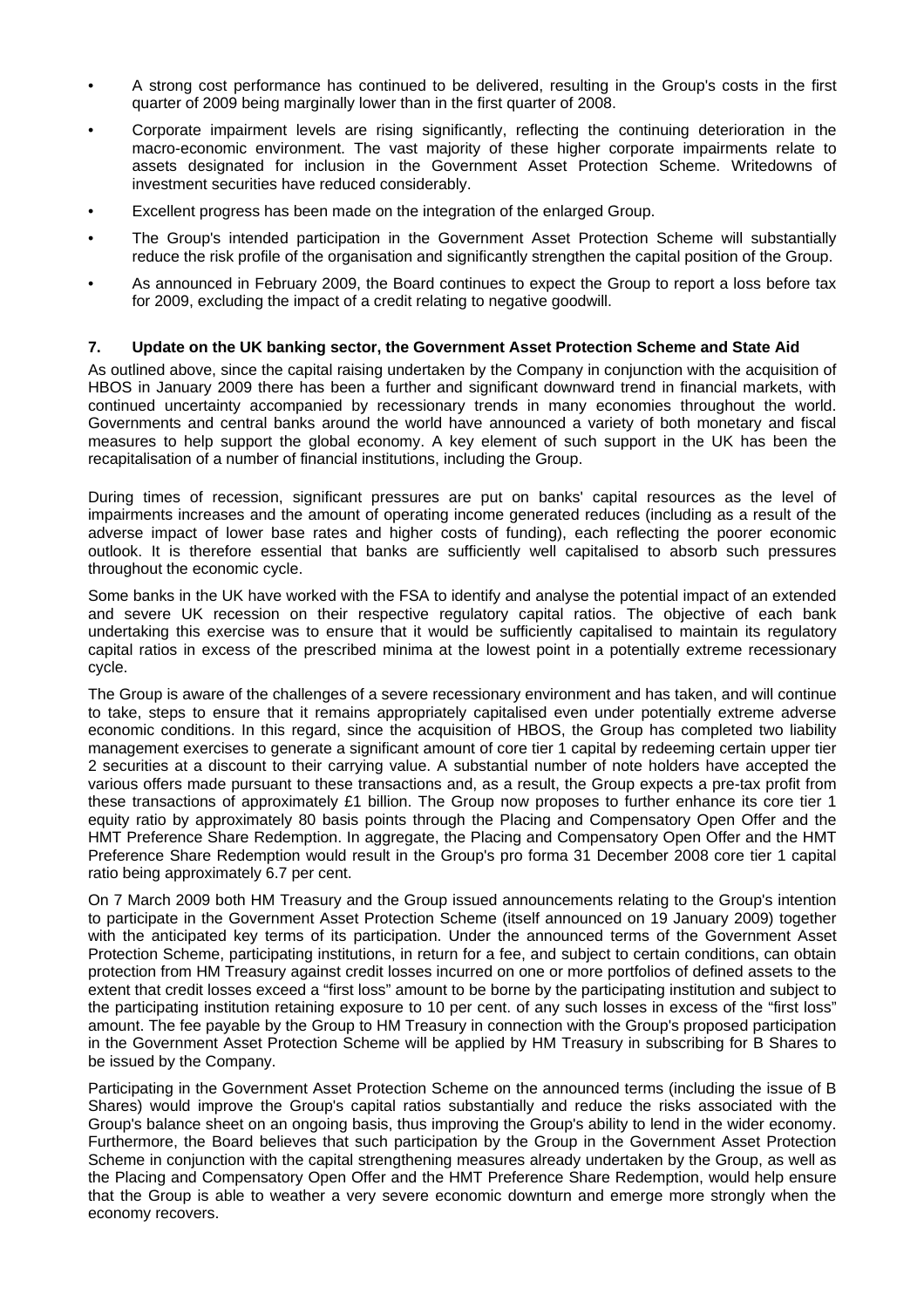Further details of the key terms of the Group's expected participation in the Government Asset Protection Scheme (as announced on 7 March 2009). However, as previously announced, the Group's participation remains subject to, amongst other things, further due diligence by HM Treasury and agreement as to the detailed terms on which the Group will participate. The Board is keen to ensure that the protections afforded to the Group by the Government Asset Protection Scheme are appropriate and that participation in the scheme does not affect the Group's continuing ability to operate its business in the interests of shareholders and other stakeholders. Discussions and negotiations with HM Treasury to finalise the terms of the Group's proposed participation are continuing and, although this is not currently expected by the Board, may result in changes to the terms announced on 7 March 2009.

As a result of the state aid given in the context of the placing and open offer in November 2008 and the Group's participation in HM Treasury's credit guarantee scheme, the Group is required to co-operate with HM Treasury to submit a forward plan to the European Commission. In addition, the Group's intended participation in the Government Asset Protection Scheme will be subject to obtaining state aid clearance from the European Commission for the scheme. Furthermore, following the Group's accession to the Government Asset Protection Scheme, further state aid approval will be required from the European Commission in respect of the Group's ongoing participation in the various elements of state aid that it has received since it announced its acquisition of HBOS. This further approval also requires a forward plan, however, it is anticipated that there will only be a single plan addressing the Group's participation in the Government Asset Protection Scheme and the other state aid that the Group has already received.

It is currently uncertain whether such state aid approval will be forthcoming and, if forthcoming, on what terms it will be granted, but the Group expects to agree a forward plan involving the cessation or disposal of certain parts of the business. The terms of such forward plan are likely in particular to include the obligation to reduce significantly the size of the Group's balance sheet and/or behavioural restrictions. The Group expects such reduction in the balance sheet to be achieved through making divestments of or exiting noncore businesses. However, a reduction could require the Group to divest or exit core businesses. The effect of requirements to divest or exit businesses and/or to abide by any behavioural restrictions may be materially adverse to the interests of the Group.

Entry into the Government Asset Protection Scheme by the Group is also subject to Board and shareholder approval. Once the terms of, and associated documentation relating to, the Group's participation in the Government Asset Protection Scheme have been finalised, shareholders will receive a circular setting out details of the terms of the scheme, together with information in relation to any shareholder resolutions which will be required to be passed at a separately convened general meeting (on certain of which it is expected HM Treasury will not be permitted to vote) in order to approve the Group's entry into the scheme and certain related matters.

# **8. Lloyds Banking Group General Meeting**

The Transaction is conditional upon, amongst other things, the approval of Resolutions 1 and 5 by the Ordinary Shareholders, which (i) increase the Company's authorised share capital and grant the Directors authority to allot Ordinary Shares in connection with the Placing and Compensatory Open Offer, and (ii) grant the Directors authority to allot such Ordinary Shares on a non pre-emptive basis.

In addition, since the Placing and Compensatory Open Offer and the HMT Preference Share Redemption involve Lloyds Banking Group's substantial shareholder, HM Treasury (which, as at 13 May 2009 (being the last practicable date prior to the date of the Circular) held 7,277,204,386 Ordinary Shares, representing approximately 43.4 per cent. of the issued ordinary share capital of the Company), they are related party transactions for the purposes of the Listing Rules. Therefore, as required by the Listing Rules, the Placing and Compensatory Open Offer and the HMT Preference Share Redemption are also conditional on the approval of Resolution 3 by its Ordinary Shareholders (other than HM Treasury, which may not vote on Resolution 3 and has agreed to take all reasonable steps to ensure that its associates, if any, also do not vote on Resolution 3).

As HM Treasury's percentage holding of Ordinary Shares may increase pursuant to the Placing and Compensatory Open Offer, the Transaction is also conditional (unless such condition is waived by HM Treasury) upon the approval of Resolution 4 by the Independent Shareholders on a poll in order to confirm that, should this occur, HM Treasury would not be required to make a general cash offer to all Ordinary Shareholders in accordance with the City Code.

The remaining Resolutions, which are conditional upon the Placing and Compensatory Open Offer being effected, update several of the authorities proposed to be approved at the Annual General Meeting to take into account the fact that the Company's issued share capital will be increased following the Placing and Compensatory Open Offer.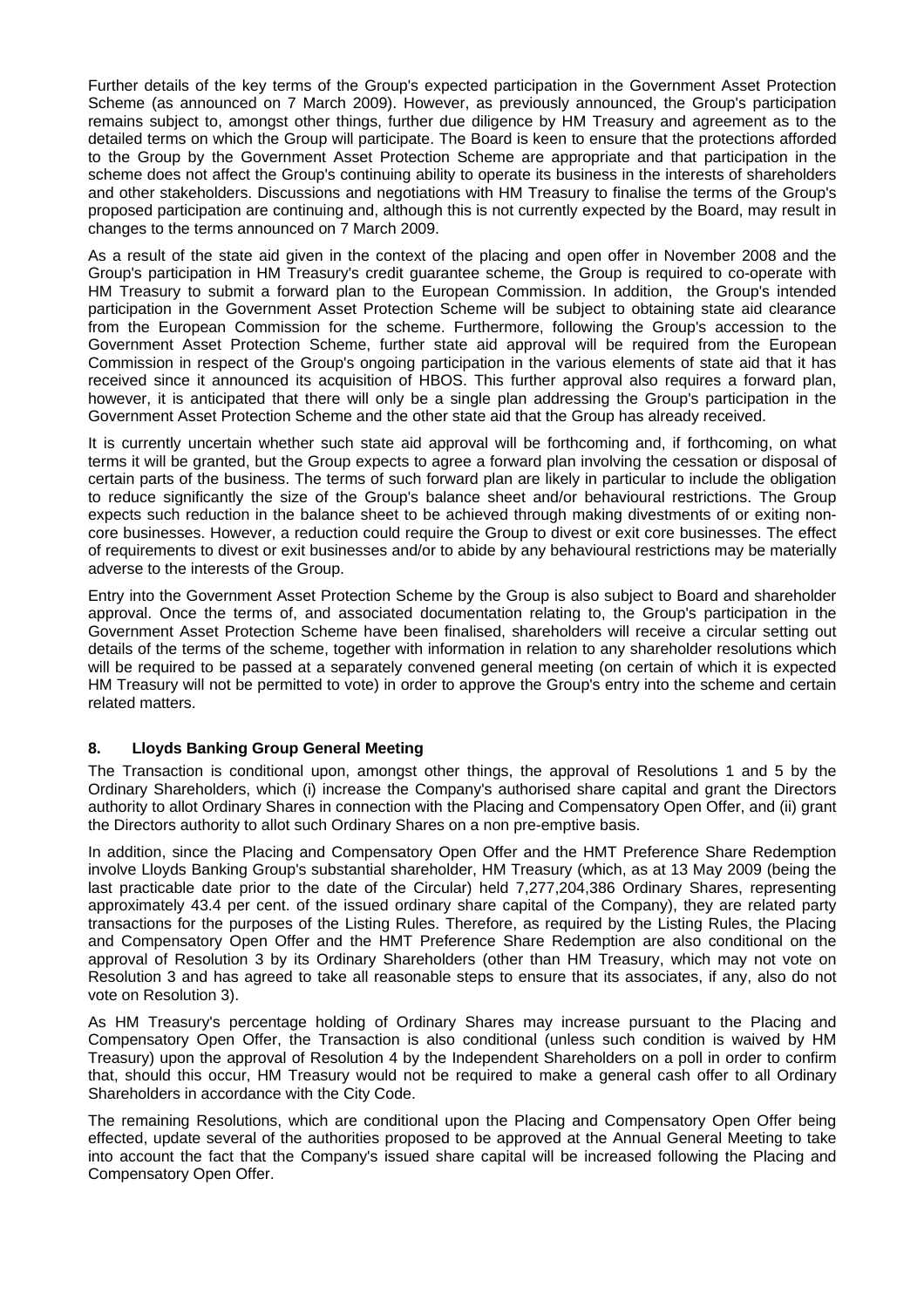# **9. Consequences of the Resolutions not being passed**

If any of Resolutions 1, 3, 4 (unless waived by HM Treasury) or 5 are not approved by the relevant Ordinary Shareholders, the Transaction will not be effected. This may have adverse consequences on the Group, including that:

- (i) the Group's core tier 1 capital ratio calculated on a pro forma basis as at 31 December 2008 would not benefit from the increase of approximately 80 basis points anticipated as a result of the Transaction, and therefore the Group could require further capital to maintain stability through a sustained or severe economic recession. Such further capital raising could be dilutive to Ordinary Shareholders at the time;
- (ii) the HMT Preference Shares will remain in issue, and the Company will remain subject to the conditions imposed by them, including the accrual of dividends on the HMT Preference Shares themselves and the restriction on the declaration and payment of dividends on Ordinary Shares; and
- (iii) it could impact adversely on the ongoing discussions and negotiations between Lloyds Banking Group and HM Treasury in relation to the specific terms of the Government Asset Protection Scheme and the Group's accession to the Government Asset Protection Scheme.

# **10. Directors' recommendation**

The Board, which has been so advised by the joint bookrunners, considers that the Placing and Compensatory Open Offer and the HMT Preference Share Redemption (both of which are related party transactions for the purposes of the Listing Rules) and the Rule 9 Waiver are fair and reasonable so far as shareholders are concerned and in the best interests of shareholders as a whole. In providing their advice, the joint bookrunners have taken into account the Board's commercial assessments. One of the joint bookrunners is deemed by the Panel to be a connected party to HM Treasury. The other bookrunners are therefore acting as the independent financial advisers to the Board in respect of the Rule 9 Waiver pursuant to Rule 3 of the City Code.

**The Board considers that the Resolutions are in the best interests of Ordinary Shareholders taken as a whole and accordingly unanimously recommends that Ordinary Shareholders vote in favour of the Resolutions to be put to the General Meeting as they intend to do, or procure, in respect of their own beneficial shareholdings held at the time of the General Meeting.** 

Yours sincerely,

Sir Victor Blank *Chairman*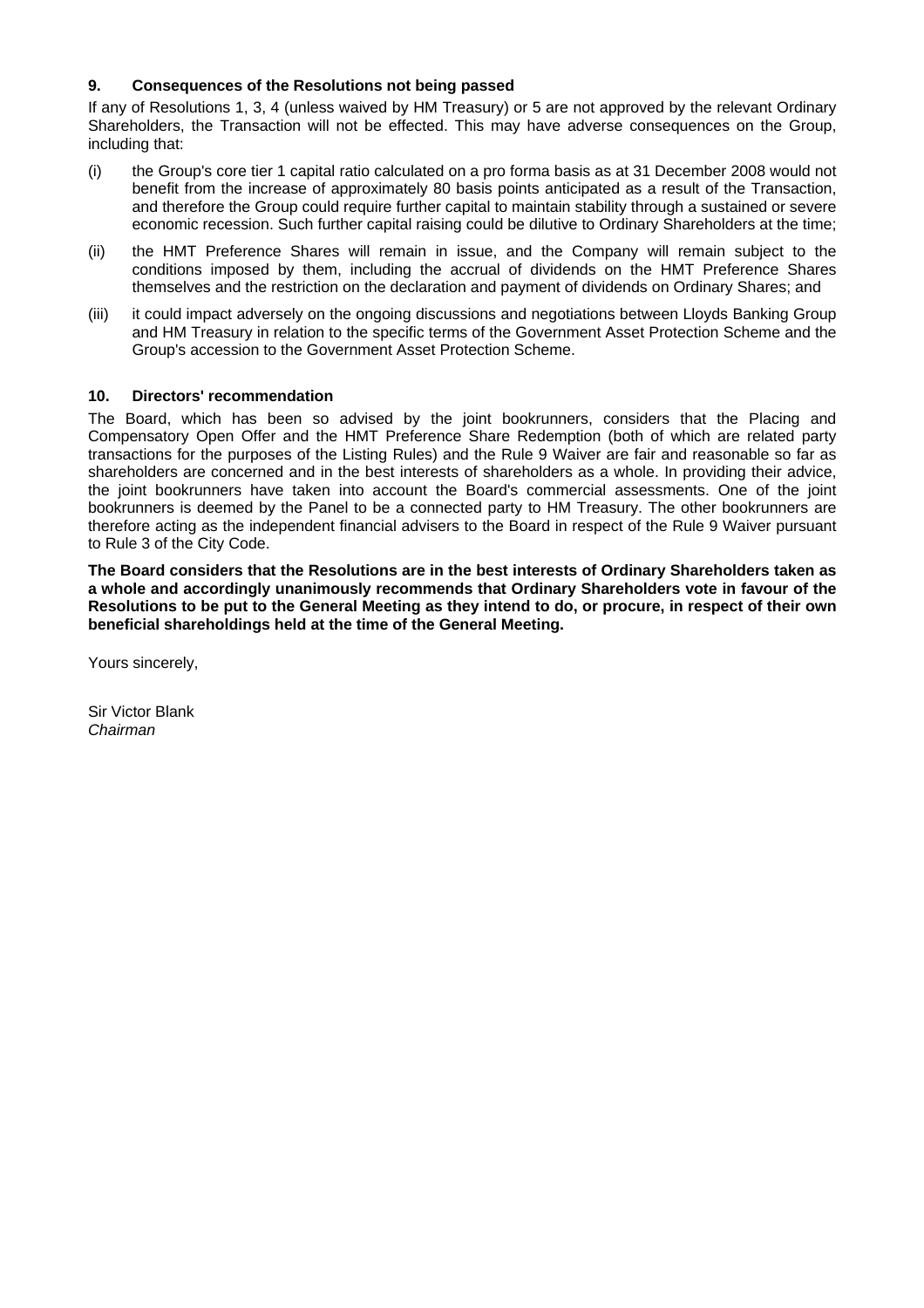The Lloyds Banking Group Directors accept responsibility for the information contained in this announcement. To the best of the knowledge and belief of the Lloyds Banking Group Directors (who have taken all reasonable care to ensure that such is the case) the information contained in this announcement is in accordance with the facts and does not omit anything likely to affect the import of such information.

This announcement does not constitute an offer to sell, or a solicitation of an offer to subscribe for, the securities being issued in any jurisdiction in which such offer or solicitation is unlawful.

This announcement is not for distribution, directly or indirectly, in or into Canada, Hong Kong, Japan, Malaysia, Thailand or any other state or jurisdiction in which it would be unlawful to do so. This announcement does not constitute or form a part of any offer or solicitation to purchase or subscribe for securities in the United States. The securities mentioned herein (the "Securities") have not been, and will not be, registered under the United States Securities Act of 1933 (the "Securities Act"). The Securities may not be offered or sold in the United States absent registration or an applicable exemption from the registration requirements of the Securities Act. There will be no public offer of the Securities in the United States, and the Securities have not been approved or disapproved by the US Securities and Exchange Commission, any state securities commission in the United States, or any US regulatory authority, nor have any of the foregoing authorities passed upon or endorsed the merits of the offering or the Securities or the accuracy or adequacy of any of the documents or other information contained therein.

This announcement does not constitute a prospectus or prospectus equivalent document. Nothing in this announcement should be interpreted as a term or condition of the Placing and Compensatory Open Offer. A prospectus will be prepared and made available in accordance with EU Directive 2003/71/EC and/or Part VI of the Financial Services and Markets Act 2000. Any decision to acquire Lloyds Banking Group Shares under the Placing and Compensatory Open Offer must be made only on the basis of the information contained in and incorporated by reference into the prospectus. The prospectus, when published, will be available to Qualified Shareholders on the website of Lloyds Banking Group (www.lloydsbankinggroup.com) and in hard copy from the Lloyds Banking Group's registered office.

Under Rule 9 of the City Code on Takeovers and Merger (the "City Code"), where any person who is interested in shares which in the aggregate carry not less than 30% of the voting rights of a company (and such person does not hold shares carrying more than 50% of such voting rights) acquires an interest in any other shares which increases the percentage of shares carrying voting rights in which such person is interested, then that person is normally obliged to make a general offer in cash to all shareholders at the highest price paid by him, or any person acting in concert with him, within the preceding 12 months.

As a result of acquiring further ordinary shares issued pursuant to the Placing and Compensatory Open Offer described in this announcement, HM Treasury may increase the percentage of shares carrying voting rights in which it is interested. Lloyds Banking Group will seek confirmation from the Panel on Takeovers and Mergers (the "Panel") that, subject to the independent shareholders of Lloyds Banking Group voting in favour of a resolution to that effect, the Panel will disapply the requirement to make a general offer under the terms of Rule 9 of the City Code. An appropriate resolution will be put to Lloyds Banking Group shareholders at the Lloyds Banking Group General Meeting to approve the replacement of the existing preference shares and the related issue of ordinary shares. HM Treasury's commitment to acquire the ordinary shares to be issued to replace the existing preference shares will be conditional on the disapplication of the requirements for a general offer under Rule 9 of the City Code being approved.

Neither the content of Lloyds Banking Group's website nor any website accessible by hyperlinks on Lloyds Banking Group's website is incorporated in, or forms part of, this announcement.

The distribution of this announcement and/or any other documents related to any offering of securities or the transfer or offering of securities into jurisdictions other than the United Kingdom ('UK') may be restricted by law. Persons into whose possession this announcement comes should inform themselves about and observe any such restrictions. Any failure to comply with these restrictions may constitute a violation of the securities laws of any such jurisdiction.